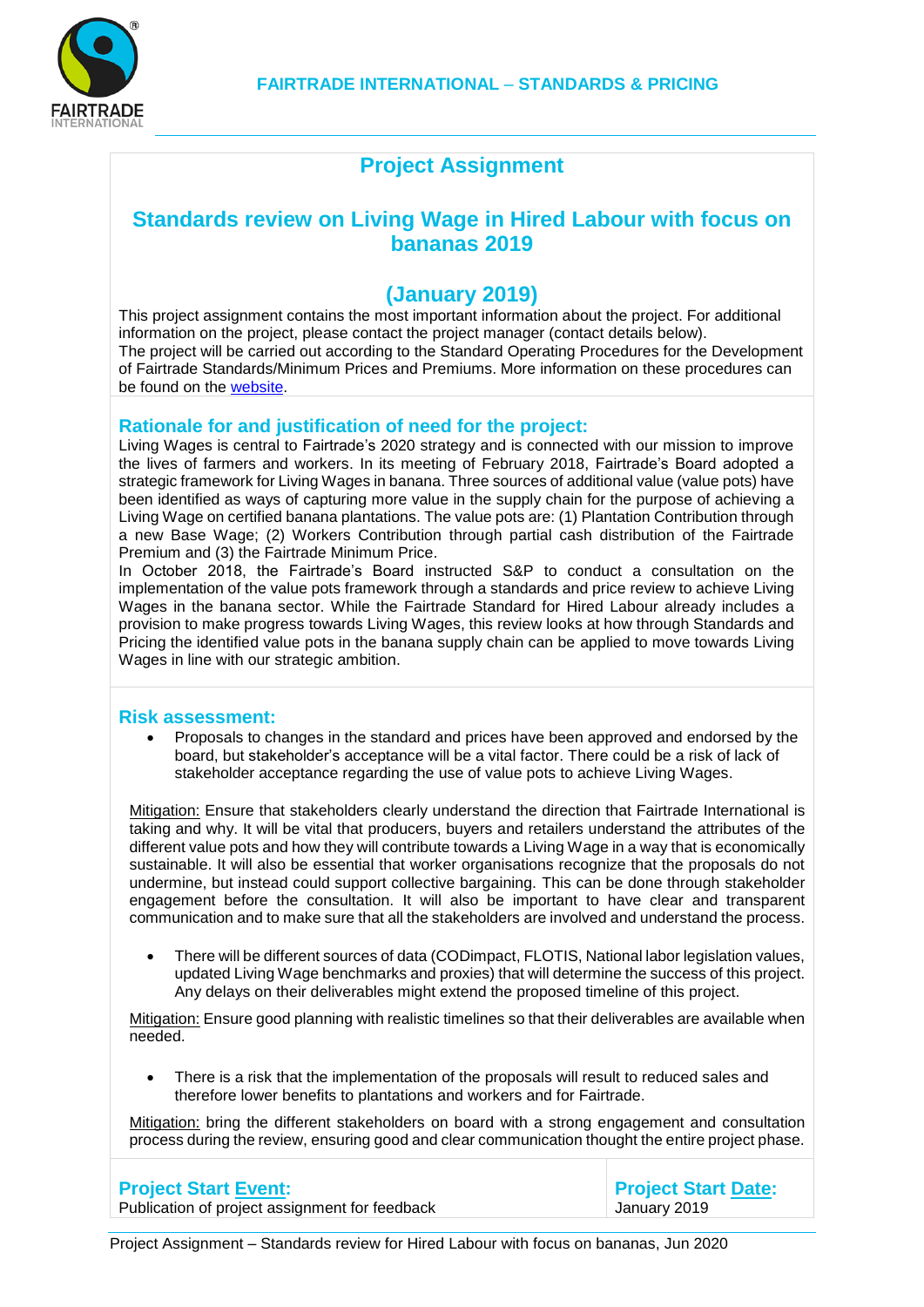

#### **Project End Event:** Publication of the revised Price and Fairtrade Standard for Fresh Fruit. Q4 2020

**Project End Date:**

# **Project Goal and objectives**

### **Goal:**

To implement the Fairtrade Board decision to adopt strategic framework for Living Wage in banana in order to achieve the board's objective stated in its [2016-2020 strategy,](https://www.fairtrade.net/fileadmin/user_upload/content/2009/about_fairtrade/documents/2016-Fairtrade-Global-Strategy-web.pdf) to reach a Living Wage for workers at certified banana plantations.

The objectives are:

- Collect, compile and clean data from MEL and FLOCERT for running the value pot models
- Develop the value pot models for 5 banana producer countries
- Develop a value pot proposal for consultation and recommendation to the Standards Committee, considering 3 value pots: cash distribution of the Fairtrade Premium, global base wage contribution and use of the Fairtrade Minimum Price (FMP)
- Conduct a stakeholder engagement so as to ensure that the stakeholders clearly understand the proposal
- Consult on solutions with relevant stakeholder groups
- Develop a system for collection of quality data related to wage improvement at Hired Labour set-ups that will be used for economic modelling, tracking and evaluating of impact
- Develop guidance for the implementation of Hired Labour Standard req 3.5.4. (i.e. providing clarity on what counts and what does not count as Living Wage.

### **Connection with Theory of Change (ToC):**

This project is connected to the Fairtrade Goals (make trade fair, empower small producer and workers and foster sustainable livelihoods). In particular, it aims to ensure that workers are able to exercise their rights and freedoms and earn a Living Wage. It also aims foster sustainable livelihoods for workers by enabling improvements in income, decent working conditions and improved living conditions.

For more information on Fairtrade's ToC see this [link.](http://www.fairtrade.net/resources/our-theory-of-change.html)

#### **Project scope:**

The project covers all regions where the Fairtrade Standard for Fresh Fruits for Hired Labour (only applicable for bananas)

For more information on Fairtrade Standards click this [link.](http://www.fairtrade.net/standards/our-standards.html)

#### **Out of scope:**

- Full revision of the Hired Labour **Standard**
- Living Wage for other fresh fruits mentioned in the Fairtrade Standard for Fresh Fruits apart from bananas
- Banana price setting(Review of the FMP) or announcement of the price of any of the inputs of the banana production (Find P[A here\)](https://www.fairtrade.net/fileadmin/user_upload/content/2009/standards/20181205-PA-BananaPrice_Review2019.pdf)
- Premium review for bananas
- Data collection on banana cost production (to be done in 2020)
- Data collection for the value pot models for countries not included in the 5 origins selected
	- Contribution from retailers
	- Living Wage benchmark and proxies